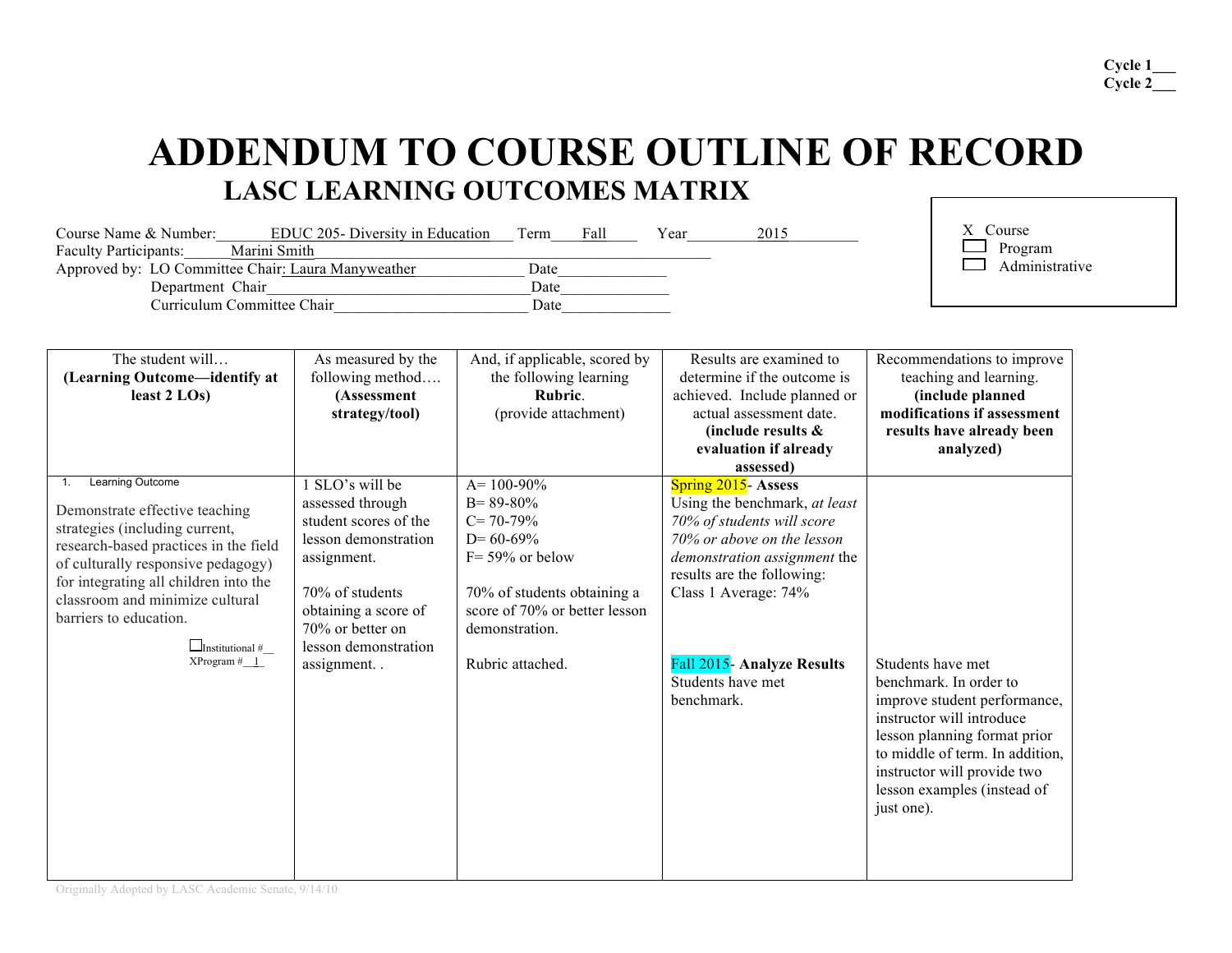|                                                                                                                                                                                                         |                                                                                                                                                                                                                                                                    |                                                                                                                                                                                                          | <b>Spring 2016-Implement</b><br><b>Improvement Plan:</b><br>In order to improve student<br>performance, instructor will<br>introduce lesson planning<br>format prior to middle of<br>term. In addition, instructor<br>will provide two lesson<br>examples (instead of just<br>one).<br>Using the benchmark, at least<br>70% of students will score<br>70% or above on the lesson<br>demonstration assignment the<br>results are the following:<br>Class 1 Average: 91% | Students have met the<br>benchmark. Will continue to<br>utilize improvement plan<br>practices to maintain<br>progress.                                                                        |
|---------------------------------------------------------------------------------------------------------------------------------------------------------------------------------------------------------|--------------------------------------------------------------------------------------------------------------------------------------------------------------------------------------------------------------------------------------------------------------------|----------------------------------------------------------------------------------------------------------------------------------------------------------------------------------------------------------|------------------------------------------------------------------------------------------------------------------------------------------------------------------------------------------------------------------------------------------------------------------------------------------------------------------------------------------------------------------------------------------------------------------------------------------------------------------------|-----------------------------------------------------------------------------------------------------------------------------------------------------------------------------------------------|
| Learning Outcome<br>2.<br>Observe a K-12 classroom and<br>analyze the degree to which which<br>diversity and needs of exceptional<br>students are met.<br>$\Box$ Institutional #<br>XProgram # <u>2</u> | SLO's will be assessed<br>through observation<br>notes any analysis of<br>observation (the degree<br>to which diversity and<br>needs of exceptional<br>students are met).<br>70% of students<br>obtaining a score of<br>70% or better on<br>observtion assignment. | $A = 100 - 90\%$<br>$B = 89 - 80\%$<br>$C = 70-79%$<br>$D = 60 - 69\%$<br>$F = 59\%$ or below<br>70% of students obtaining a<br>score of 70% or better on<br>observation assignment.<br>Rubric attached. | Spring 2015- Assess<br>Using the benchmark, at least<br>70% of students will score<br>70% or above on the<br>observation assignment the<br>results are the following:<br>Class 1 Average: 81%<br>Fall 2015- Analyze Results<br>Students have met<br>benchmark.                                                                                                                                                                                                         | Students have met<br>benchmark. To continue this<br>trajectory, the students will<br>model observation strategies<br>using virtual examples (i.e.<br>videotaped lessons) in the<br>classroom. |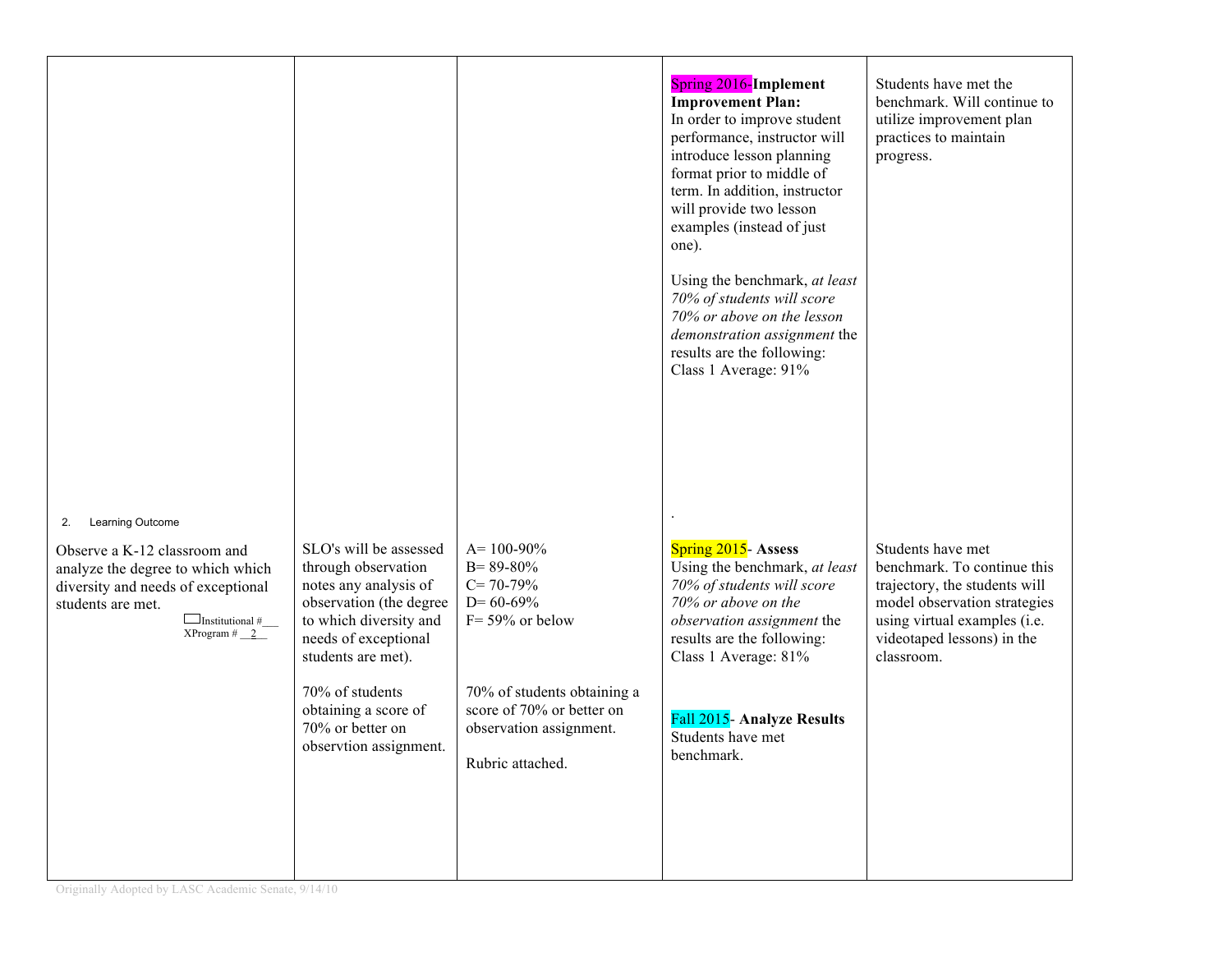|  | <b>Spring 2016-Implement</b><br><b>Improvement Plan:</b><br>Using the benchmark, at least<br>70% of students will score<br>70% or above on the<br>observation assignment the<br>results are the following:<br>Class 1 Average: 86% | Students have met the<br>benchmark. Will continue to<br>utilize improvement plan<br>practices to maintain<br>progress. |
|--|------------------------------------------------------------------------------------------------------------------------------------------------------------------------------------------------------------------------------------|------------------------------------------------------------------------------------------------------------------------|
|  |                                                                                                                                                                                                                                    |                                                                                                                        |

Approved by Learning Outcomes Committee 09/15/2015 Approved by Academic Senate Date\_\_\_\_\_\_\_\_\_\_\_\_\_\_\_\_\_\_\_\_\_\_\_\_\_\_\_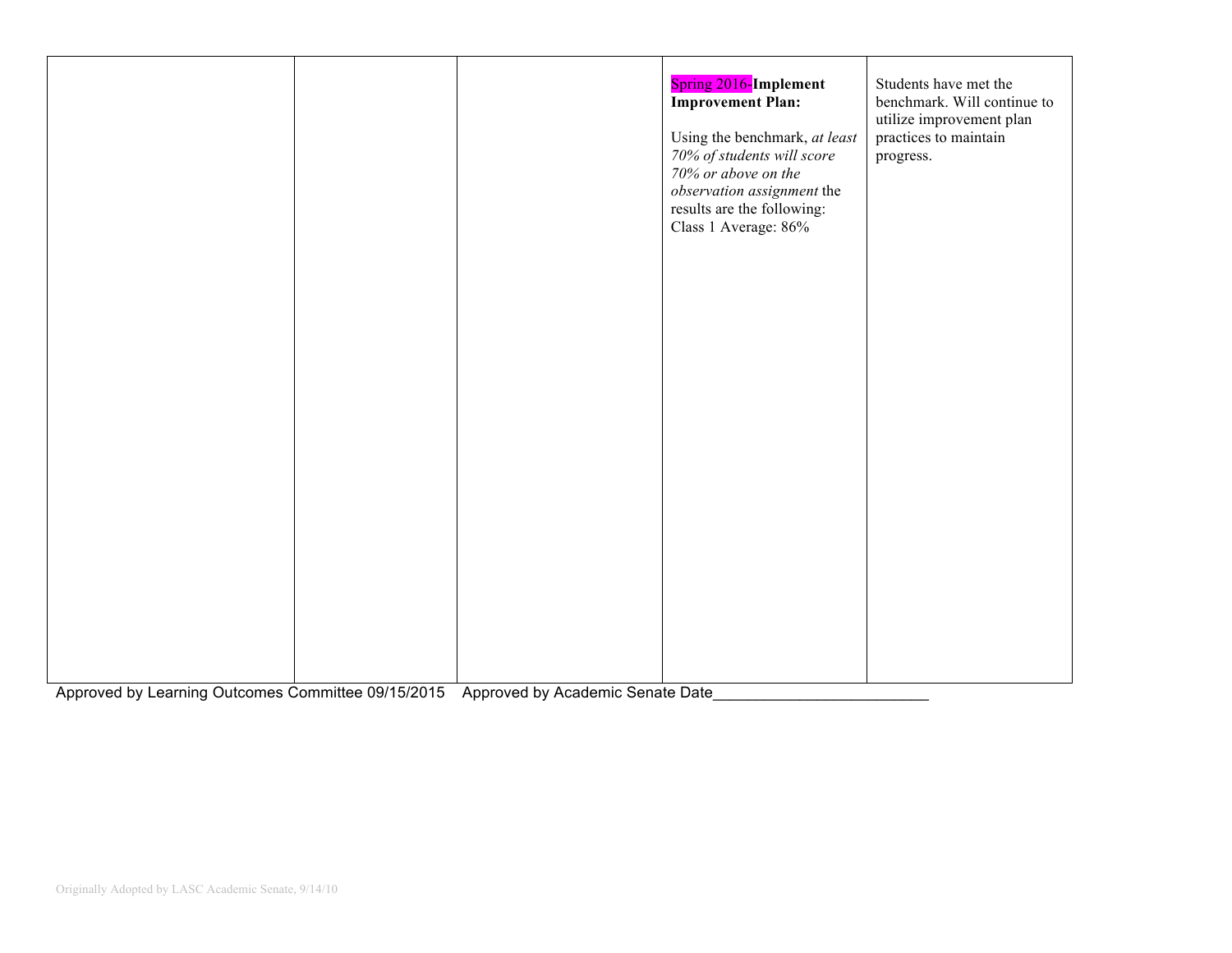# **EDUC 205 Spring 2015 Assignment #4- Written Lesson Plan**

You will follow the 8 +1 step lesson plan format to create a lesson on the topic/grade level of your choosing. Your lesson plan will be based on the California Content Standards/Commor State Standards and will include adaptations for diverse learners. **Written Lesson Plan due May 19th.**

# **8 + 1 Step Lesson Plan Template**

| <b>Your Name:</b><br><b>Date</b> |  |
|----------------------------------|--|
| <b>Grade Level:</b>              |  |
| Subject:                         |  |

**Learning Goals:** 

## **Standard(s):**

Originally Adopted by LASC Academic Senate, 9/14/10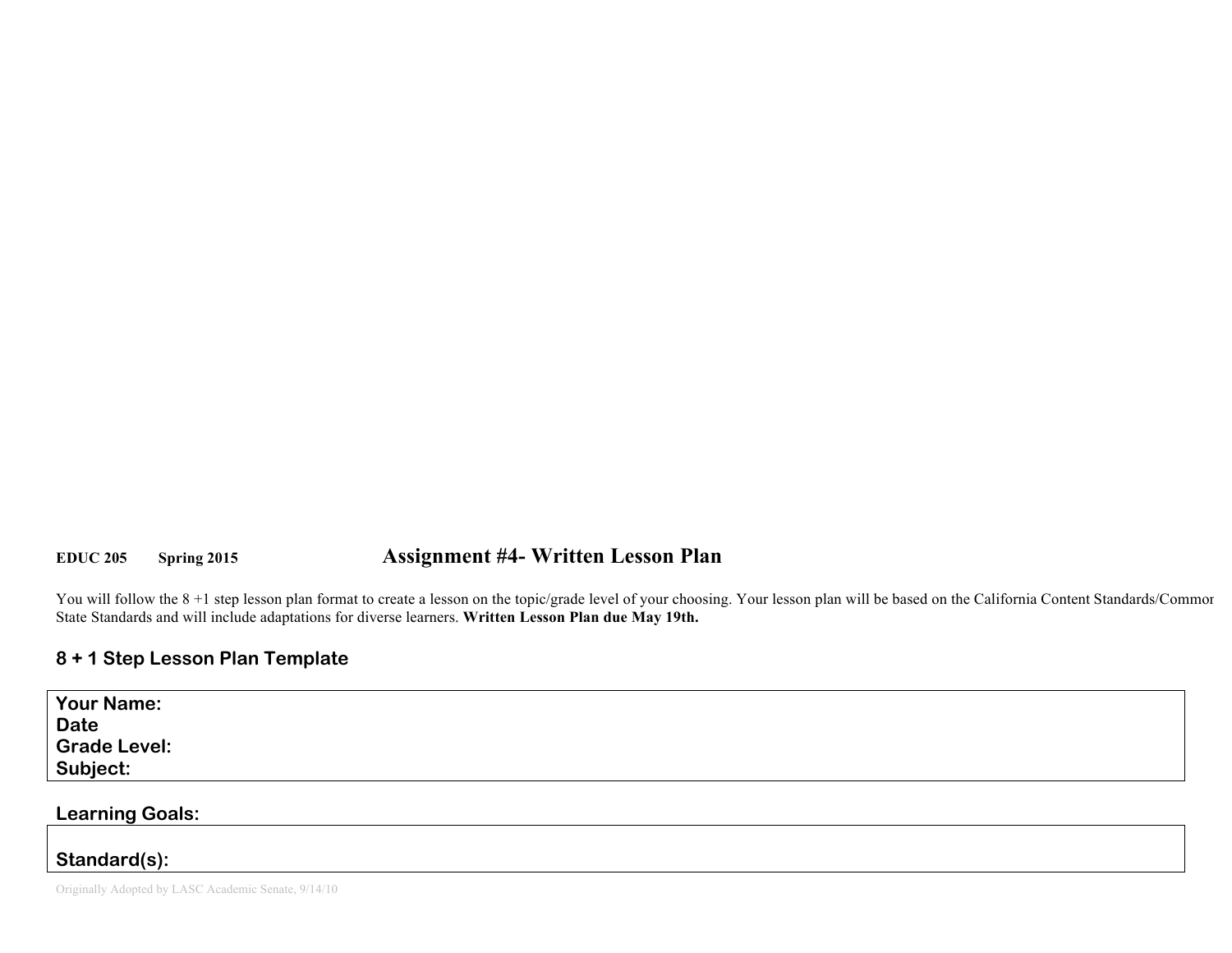**Anticipatory Set (bell work) (approximate time):**

**Direct Instruction (approximate time):** 

**Guided Practice (approximate time):** 

**Closure (approximate time):** 

**Independent Practice (approximate time):** 

**Required Materials and Equipment:** 

**Assessment and Follow-Up:** 

Originally Adopted by LASC Academic Senate, 9/14/10 **Adaptations for Diverse Learners**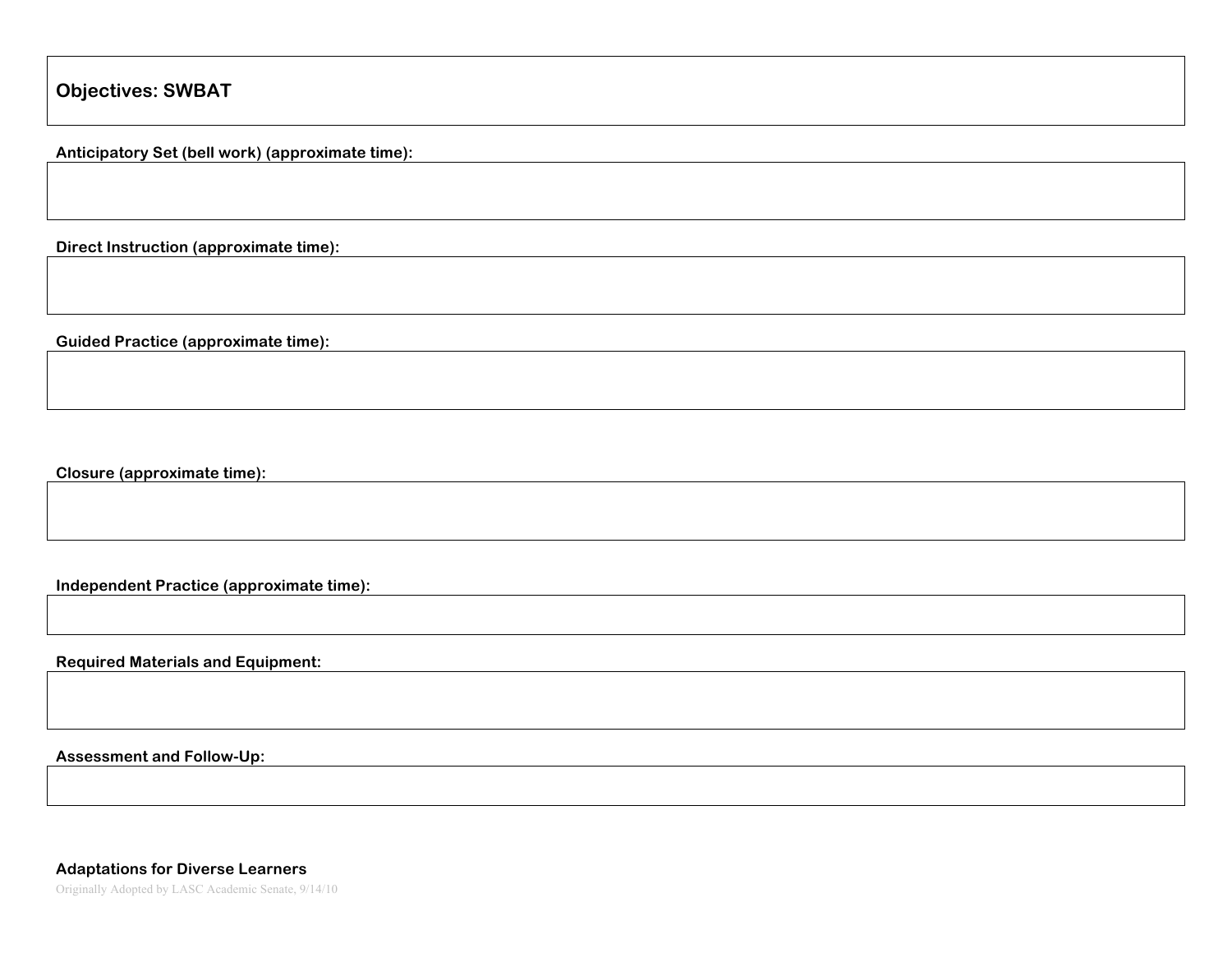#### **Demonstration Lesson: Assessment Rubric**

|                  | <b>Exemplary (A)</b>                                                                                                                                                                                                                            | Proficient (B)                                                                                                                                                                    | Competent (C)                                                                                                                                                          | Inadequate (D)                                                                                                                                                                               | <b>Comments</b> |
|------------------|-------------------------------------------------------------------------------------------------------------------------------------------------------------------------------------------------------------------------------------------------|-----------------------------------------------------------------------------------------------------------------------------------------------------------------------------------|------------------------------------------------------------------------------------------------------------------------------------------------------------------------|----------------------------------------------------------------------------------------------------------------------------------------------------------------------------------------------|-----------------|
| tten Lesson Plan | A complete and thorough<br>written lesson plan with<br>clearly-stated and highly-<br>appropriate objectives<br>and a detailed outline of<br>teaching and learning<br>activities that fulfill all 9<br>components of the lesson<br>requirements. | A complete written<br>lesson plan with<br>appropriate objectives<br>and an outline of<br>teaching and learning<br>activities that fulfill most<br>of the 9 lesson<br>requirements | A written lesson plan<br>with adequate objectives<br>and an outline of the<br>teaching and learning<br>activities that fulfill some<br>of the 9 lesson<br>requirements | A written lesson plan<br>with inappropriate or no<br>objectives and an<br>outline of the teaching<br>and learning activities<br>that fulfills few to none<br>of the 9 lesson<br>requirements |                 |
|                  | 50 points                                                                                                                                                                                                                                       | 40 points                                                                                                                                                                         | 30 points                                                                                                                                                              | 20 points                                                                                                                                                                                    |                 |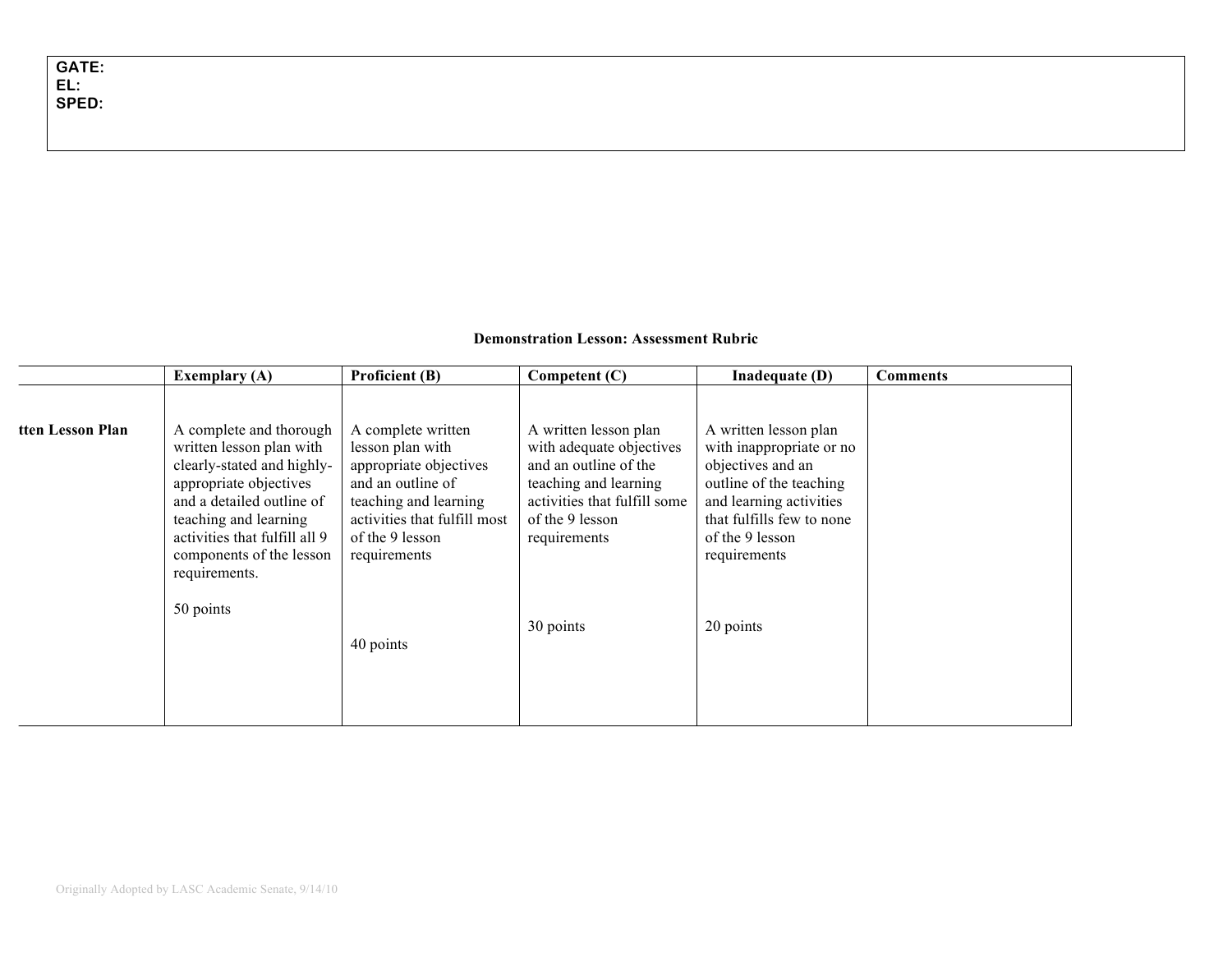| ching Demonstration | A teaching<br>demonstration that is<br>well-prepared, engaging,<br>and student-centered; a<br>lesson that meets the 15-<br>minute time limit.<br>teaches the objective<br>clearly, accurately, and<br>effectively, and fulfills | A teaching<br>demonstration that is<br>well-prepared and<br>student-centered; a<br>lesson that meets the<br>time limit, teaches the<br>objective clearly and<br>accurately, and fulfills<br>most of the required | A teaching<br>demonstration that is<br>somewhat prepared; a<br>lesson that attempts to<br>meet the time limit,<br>teaches the objective<br>accurately, and fulfills<br>some of the required<br>elements | A teaching<br>demonstration that is<br>unprepared; a lesson<br>that does not meet the<br>time limit (way too<br>short or too long); does<br>not address the<br>objectives; does not<br>fulfill the required |  |
|---------------------|---------------------------------------------------------------------------------------------------------------------------------------------------------------------------------------------------------------------------------|------------------------------------------------------------------------------------------------------------------------------------------------------------------------------------------------------------------|---------------------------------------------------------------------------------------------------------------------------------------------------------------------------------------------------------|-------------------------------------------------------------------------------------------------------------------------------------------------------------------------------------------------------------|--|
|                     | all of the required<br>elements<br>40points                                                                                                                                                                                     | elements<br>30 points                                                                                                                                                                                            | 20 points                                                                                                                                                                                               | elements<br>10 points                                                                                                                                                                                       |  |

<u> 1989 - Johann Stoff, amerikansk politiker (d. 1989)</u>

**Contract Contract Contract** 

Name: Name: Name: Name: Name: Name: Name: Name: Name: Name: Name: Name: Name: Name: Name: Name: Name: Name: Name: Name: Name: Name: Name: Name: Name: Name: Name: Name: Name: Name: Name: Name: Name: Name: Name: Name: Name:

Grade: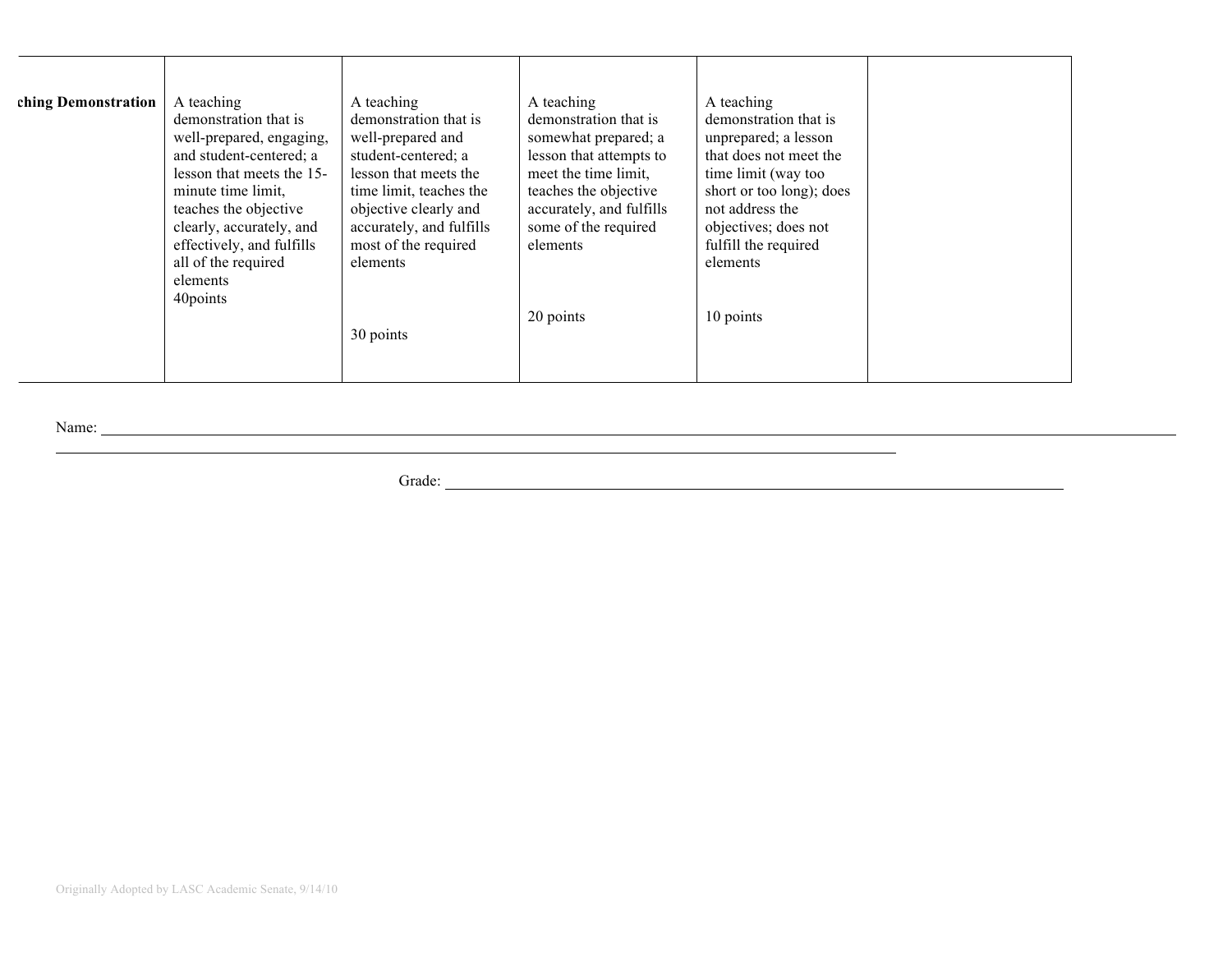#### **EDUC 205- Lesson Demonstration Assignment**

You will conduct a 20-minute demonstration lesson on the topic/ grade level of your choosing. You will engage your peers as though they are your students and you will provide any necessary resources and materials. The lesson plan template will be provided by the instructor and will be submitted on the due date. **Due:** When **preparing** your lesson, be sure to do the following:

- You may choose *any* grade level (K-12) and *any* content area (language arts, math, science, social science, art, music, physical education). For example, you may do a kindergarten lesson on shapes/colors, or you might do an  $11<sup>th</sup>$  grade a lesson analyzing the causes leading up to WWII.
- Use the 8+1 step lesson plan template when writing your lesson, and thoroughly complete *each* section
- Be sure to include the Common Core/California Content Standard in the Objectives section. You can find standards at http://www.cde.ca.gov/be/st/ss/index.asp (California Department of Education)
- Use as much detail as possible when explaining each section, i.e. indicate what the teacher will be doing and/or what the student will be doing, indicate what handout or resource is being used, etc. A simple rule of thumb is to ask yourself, "If a substitute teacher were to walk in tomorrow to teach this lesson, would they be able to successfully do so by following my lesson plan?"
- Practice presenting your lesson beforehand so you can gauge how long it will take to deliver- 20 minutes will fly by very quickly!

When **presenting** your lesson (week of May 26th), be sure to do the following:

- Explicitly communicate the **standards and objectives** to students
- **Check for understanding** throughout the lesson: this can be done simply with a "thumbs up", turn and talk, cold call, etc.
- Go through all **8 steps of the lesson plan** (you don't have to present the section for special populations, but it should be included on your written lesson plan!)
- Since you must navigate between direct instruction, guided practice, and independent practice, you may be short on time. In this case, you need to plan, **"Which parts of my lesson are crucial enough to be done full out, and which parts of my lesson could be explained to the 'class'?"** For example, I may make sure I give my students enough time to actually discuss intelligence and read the article, but I may have to simply explain the brain narrative writing assignment, rather than having the students actually do the writing.
- **Provide all of the necessary materials** that students will use during the lesson demonstration

| <b>Demonstration Lesson: Peer Feedback Form for</b> |  |
|-----------------------------------------------------|--|
|                                                     |  |

#### Things that went well:

Evaluator's Name:

 $\Box$  I really liked the way you . . .

 $\Box$  My favorite part of your mini-lesson was . . .

- $\Box$  The best part of your mini-lesson was . . .
- $\Box$  Good job on your . . .
- $\Box$  I liked how you . . .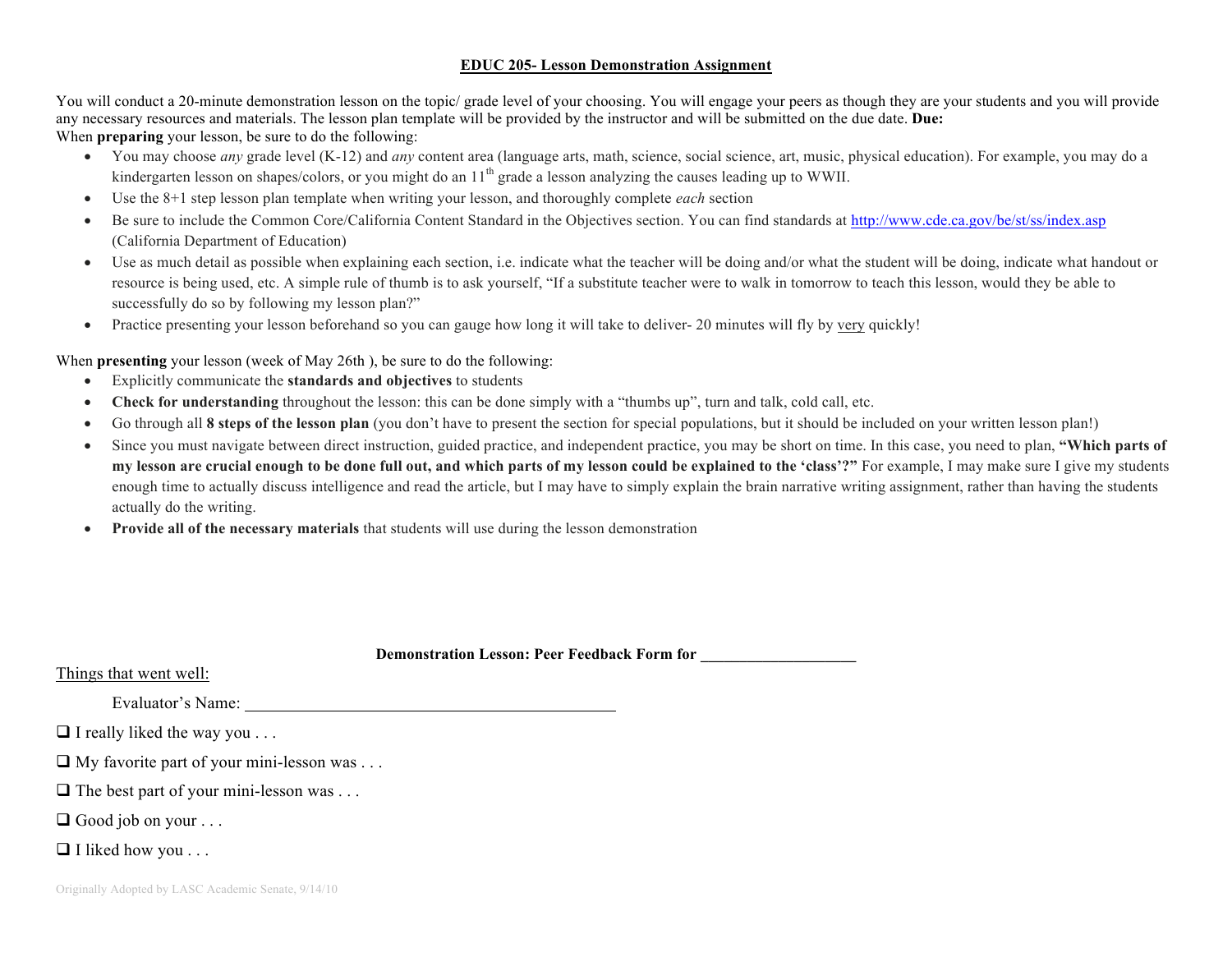Suggestions for next time:

 $\Box$  You might try . . .

- $\Box$  Maybe you could . . .
- $\Box$  I wonder what would happen if you . . .
- $\Box$  Another idea would be to . . .

| <b>Demonstration Lesson: Peer Feedback Form for</b> |  |
|-----------------------------------------------------|--|
| Things that went well:                              |  |
| Evaluator's Name:                                   |  |
| $\Box$ I really liked the way you                   |  |
| $\Box$ My favorite part of your mini-lesson was     |  |
| $\Box$ The best part of your mini-lesson was        |  |
| $\Box$ Good job on your                             |  |
| $\Box$ I liked how you                              |  |
|                                                     |  |
| Suggestions for next time:                          |  |
| $\Box$ You might try                                |  |
| $\Box$ Maybe you could                              |  |
| $\Box$ I wonder what would happen if you $\dots$    |  |
| $\Box$ Another idea would be to                     |  |
|                                                     |  |

## **Demonstration Lesson Reflection** (10 points):

After completing your demonstration lesson and reading the feedback from your peers, reflect and respond to the following questions:

## 1. How did you prepare for your lesson?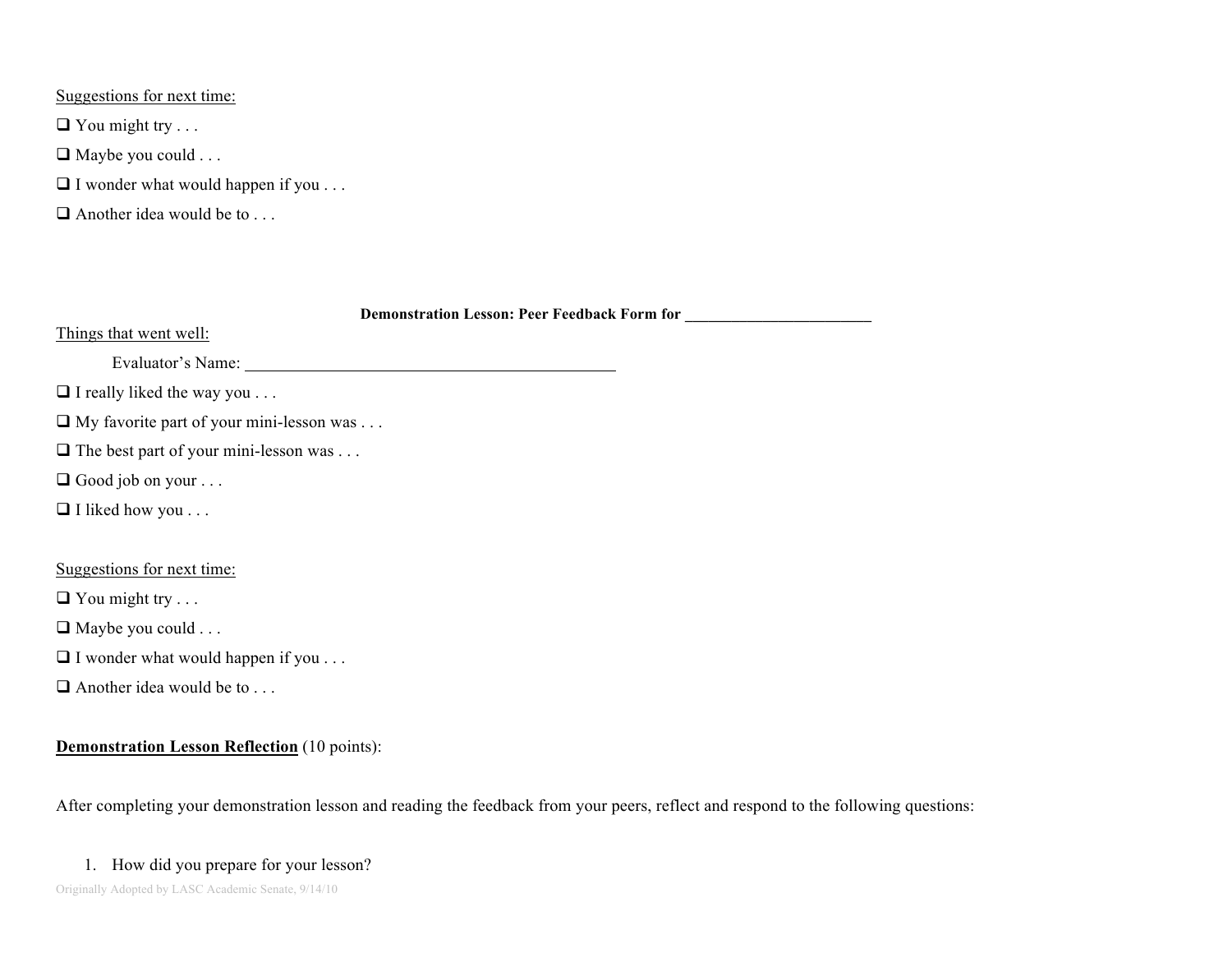2. How do you feel your lesson went? To what do you attribute these feelings?

3. What do you feel was successful about your lesson? What do you feel needs improvement?

4. How might you use your peers' feedback to modify this lesson in the future (be specific)?

5. How is your lesson plan connected to diversity? Be specific and apply your lesson to concepts learned in class.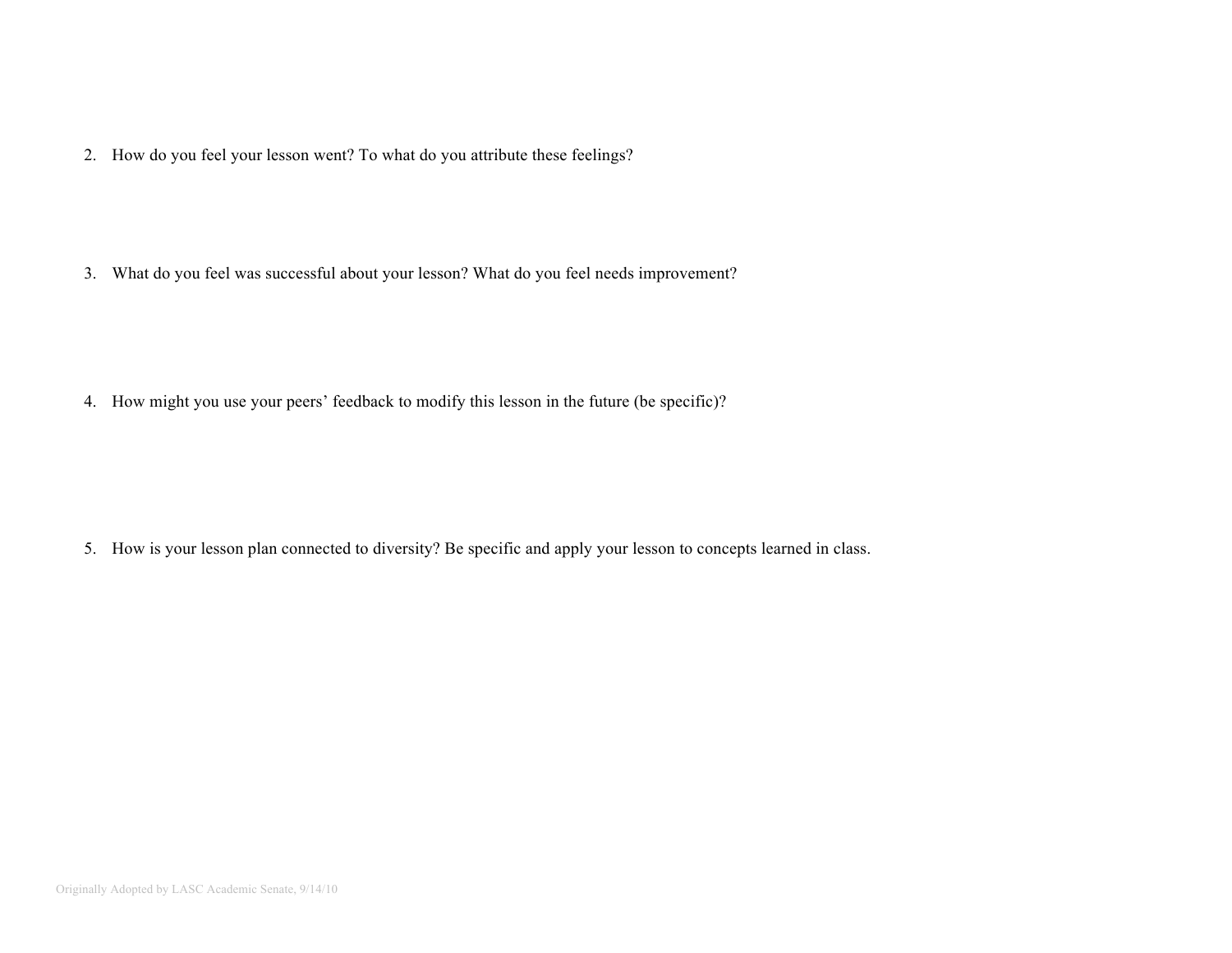**Assignment # 3- Diversity Observation Checklist:** You will spend at least five hours observing an urban K-12 classroom. Please use this checklist as a guide during your observations. In addition to this checklist, you will present your findings in approximately five typed pages of notes taken during your observations, as well as a one-page reflection. **This assignment is worth 100 points and is due on November 12th.**

| Criteria                              | Yes or<br>No? | <b>Examples or Comments</b> |
|---------------------------------------|---------------|-----------------------------|
| The teacher manages student           |               |                             |
| behavior through clear expectations   |               |                             |
| and a balance of positive             |               |                             |
| reinforcement, feedback, and          |               |                             |
| redirection.                          |               |                             |
| The teacher establishes a classroom   |               |                             |
| atmosphere that respects individuals  |               |                             |
| and their culture.                    |               |                             |
| Students interact positively with one |               |                             |
| another.                              |               |                             |
| The teacher communicates learning     |               |                             |
| objectives to students.               |               |                             |
| There is a clear beginning, middle,   |               |                             |
| and end of the lesson.                |               |                             |
| There is a combination of direct      |               |                             |
| instruction, guided practice, and     |               |                             |
| independent practice.                 |               |                             |
| The teacher monitors student          |               |                             |
| learning during instruction (checks   |               |                             |
| for comprehension).                   |               |                             |
| The teacher provides opportunities    |               |                             |
| for student-to-student interaction.   |               |                             |
| The teacher (or students) poses       |               |                             |
| critical-thinking questions.          |               |                             |
|                                       |               |                             |
| The teacher provides                  |               |                             |
| multicultural/culturally responsive   |               |                             |
| content.                              |               |                             |
| The students are engaged throughout   |               |                             |
| the lesson.                           |               |                             |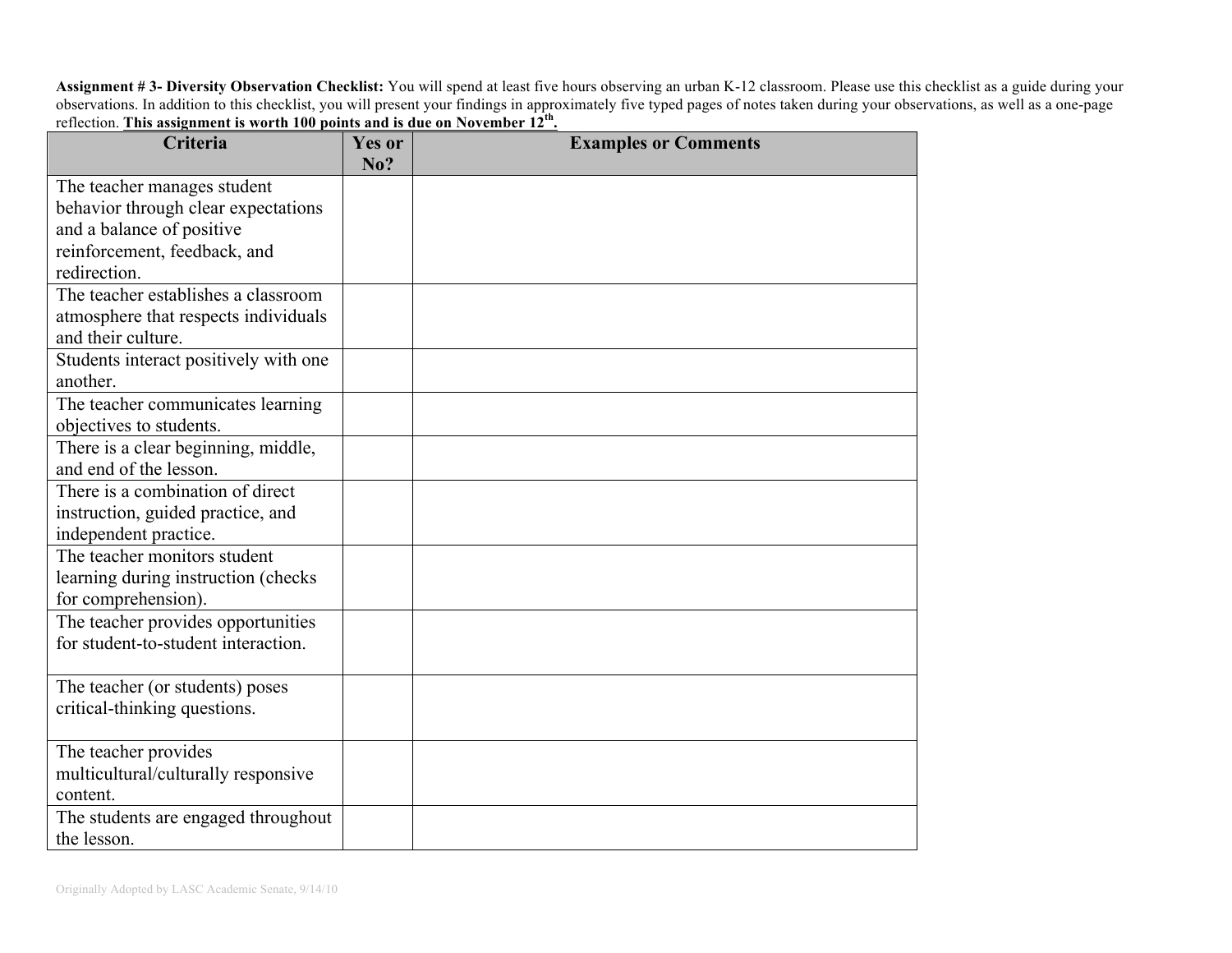Reflection Questions to Consider:

- 1. How were all students included in the lesson?
- 3. In what pedagogical style is the class conducted, e.g. lecture, discussion, etc.?
- 4. What role does the instructor take during class information giver, moderator, resource person, etc.?
- 5. How does his/her role influence the dynamics of the class?
- 6. How is the class period organized and how does the organization affect the presentation of the material?
- 7. What types of questions does the instructor ask during class: knowledge-based, comprehension, application, analysis, synthesis, or evaluation? How does the type of question affect the students' responses?
- 8. In what way(s) does the instructor:
	- o begin and end the class period? How does this influence the current class period and set-up the next one?
	- o shift between lecture, presentation, discussion or questioning modes?
	- o interact with students?
	- o elict responses/questions from students? Are there any gender biases? Other biases?
	- o follow up student questions or comments?
	- o react to silence after asking a question or soliciting a response from the students?
	- o respond when not knowing the answer to a question?
	- o approach teaching a difficult topic or confusing point?
	- o involve the students throughout the class? How do the students react to the different techniques?
	- o change the pace of the class?
	- o challenge students to think beyond the class itself?
	- 9. How does the teacher motivate students?
	- 10. Does teacher use strategies that would be effective across various socioeconomic environments? Are the strategies seemingly geared towards urban, diverse (learning, culture, etc.) students?
	- 11. What connections can you make form concepts discussed in class?
	- 12. What strategies would you implement in your own classroom? Why?
	- 13. What suggestions would you have for the teacher to enhance the lesson?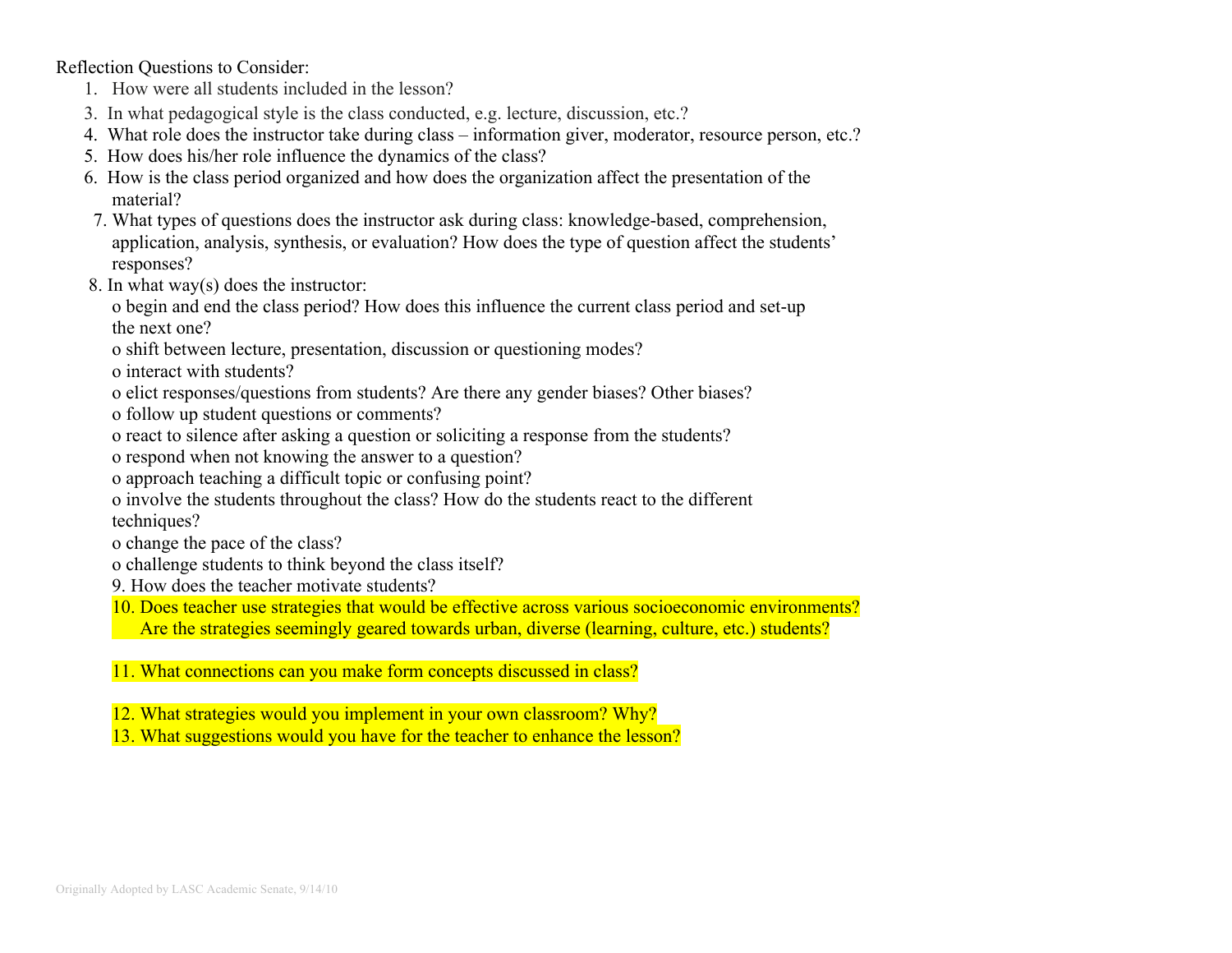Assignment # 4- Letter to Obama

As part of the revision process, two students will review your assignment and provide feedback. As appropriate, please incorporate the feedback and submit your revised assignment on the due date. You will receive 3 points for each "yes" as part of your draft grade.

| Criteria                                                  | <b>Yes or</b><br>No? | <b>Examples or Comments</b> |
|-----------------------------------------------------------|----------------------|-----------------------------|
| In the first paragraph, the author                        |                      |                             |
| introduced him/herself and the topic                      |                      |                             |
| to the reader.                                            |                      |                             |
| The author selected an appropriate                        |                      |                             |
| topic for issue $#1$ and thoroughly                       |                      |                             |
| explained the issue.                                      |                      |                             |
| The author provided a clear,                              |                      |                             |
| realistic, and compelling                                 |                      |                             |
| recommendation to improve issue                           |                      |                             |
| #1.                                                       |                      |                             |
| The author selected an appropriate                        |                      |                             |
| topic for issue $#2$ and thoroughly                       |                      |                             |
| explained the issue.                                      |                      |                             |
| The author provided a clear,<br>realistic, and compelling |                      |                             |
| recommendation to improve issue                           |                      |                             |
| #2.                                                       |                      |                             |
| The author selected an appropriate                        |                      |                             |
| topic for issue #3 and thoroughly                         |                      |                             |
| explained the issue.                                      |                      |                             |
| The author provided a clear,                              |                      |                             |
| realistic, and compelling                                 |                      |                             |
| recommendation to improve issue                           |                      |                             |
| #3.                                                       |                      |                             |
| The author selected an appropriate                        |                      |                             |
| topic for issue #4 and thoroughly                         |                      |                             |

Originally Adopted by LASC Academic Senate, 9/14/10